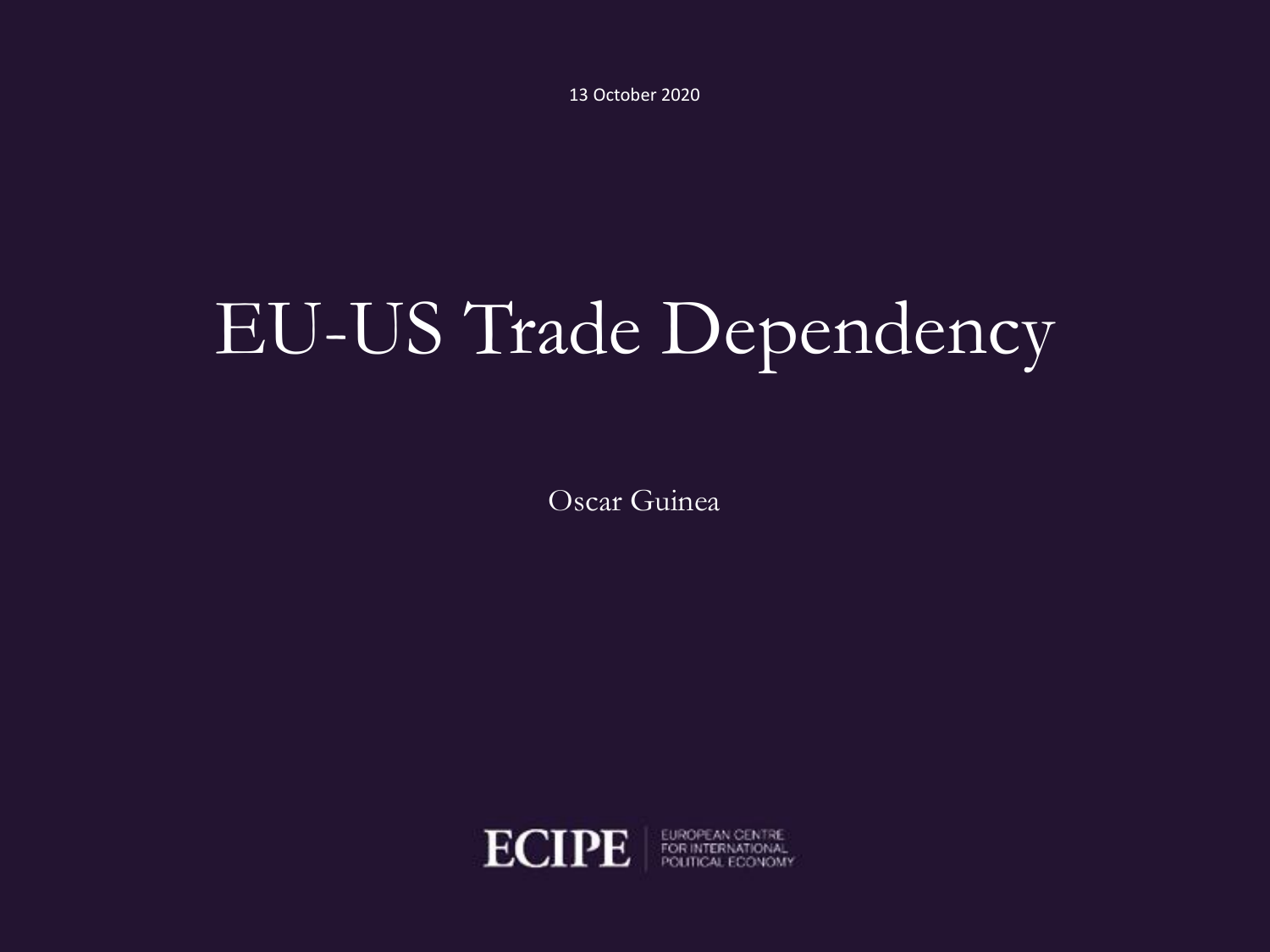#### Introduction

- Will US and EU policies drive a wedge between the EU and the US? Could there be a network of "trusted partners" with the EU and US at the centre?
- Trade dependency defined as the products that are bought mostly from one country.
- From the EU view point these are products that the EU imports mostly from the US.
- What do you do?
	- If there is trust: consolidate relationship (no tariffs / compatible regulation, standards, conformity assessment).
	- If there is no trust: find alternative suppliers or produce at home.

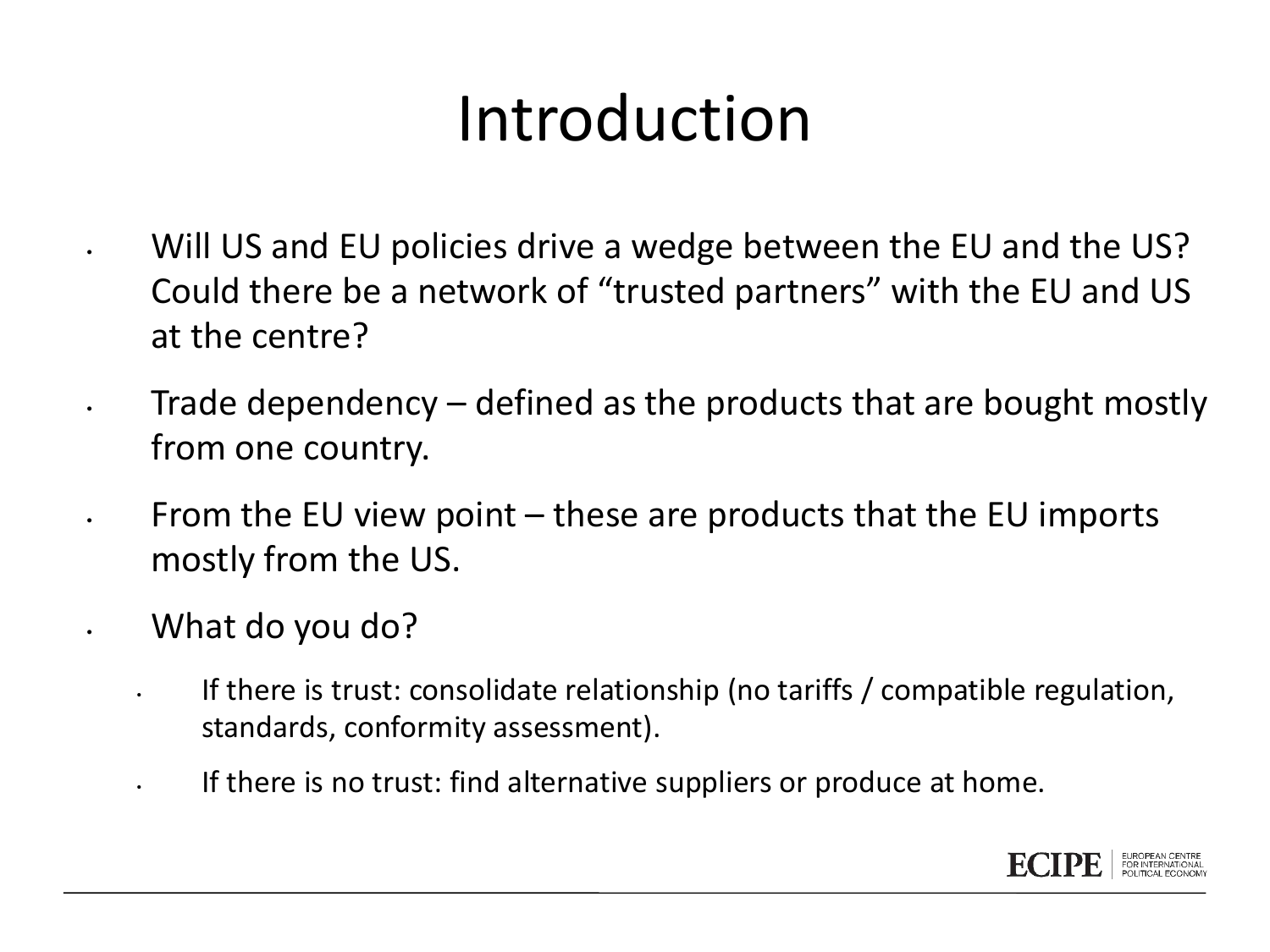## **Outline**

• Based on a paper we recently released looking at EU import dependency, provide a few statistics on EU trade dependency from US goods.

• EU imports defined as EU total imports. Imports from outside the EU and imports from within the EU. Caveat: I did not include EU member states' domestic consumption of domestic production.

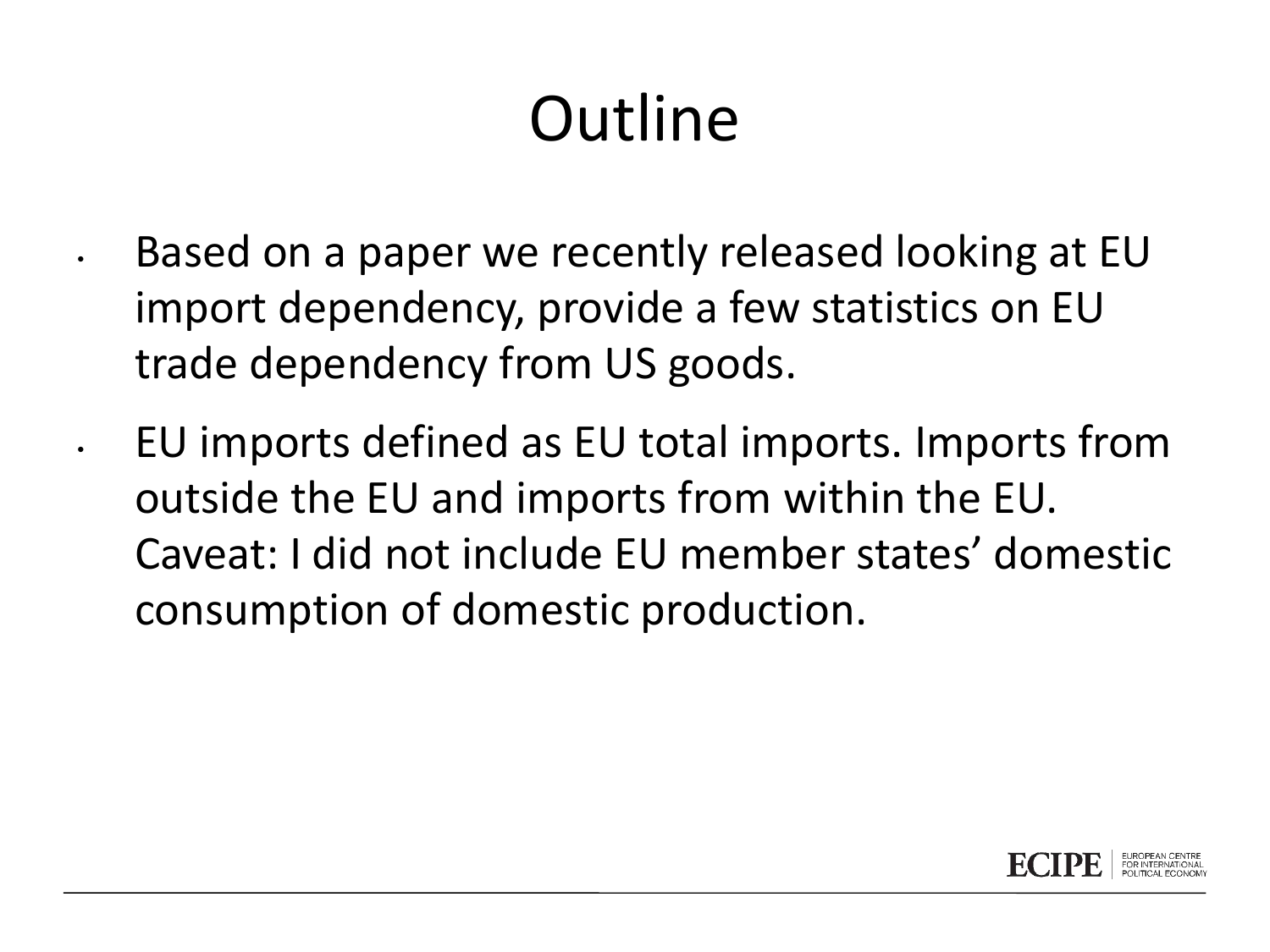## EU dependency on US goods

- In 2019, there were only three products that the EU imports entirely from the US. These are not large amounts of imports but very specific products (uranium and one telecom satellites, total value 114 million euros). There is some differences across member states but not much: 84 products for Ireland and 5 for Romania (out of 5,301 products for Ireland and 3,043 for Romania).
- But supplying all the EU imports is a really high benchmark because of the size of the EU and the large number of countries exporting into the EU.
- Let's lower the benchmark to the number of products for which 50% of total imports come from the US.
- The EU27 imported 98 products in which 50% of all its imports came from the US. These 98 products represent 1.2% of all the product categories (8,150). Value (€25.9 bn, 11% of EU total imports from the US)
- Which are these products? Ordered by value: Nuclear industry, agriculture (almonds and pistachios), organic chemicals.

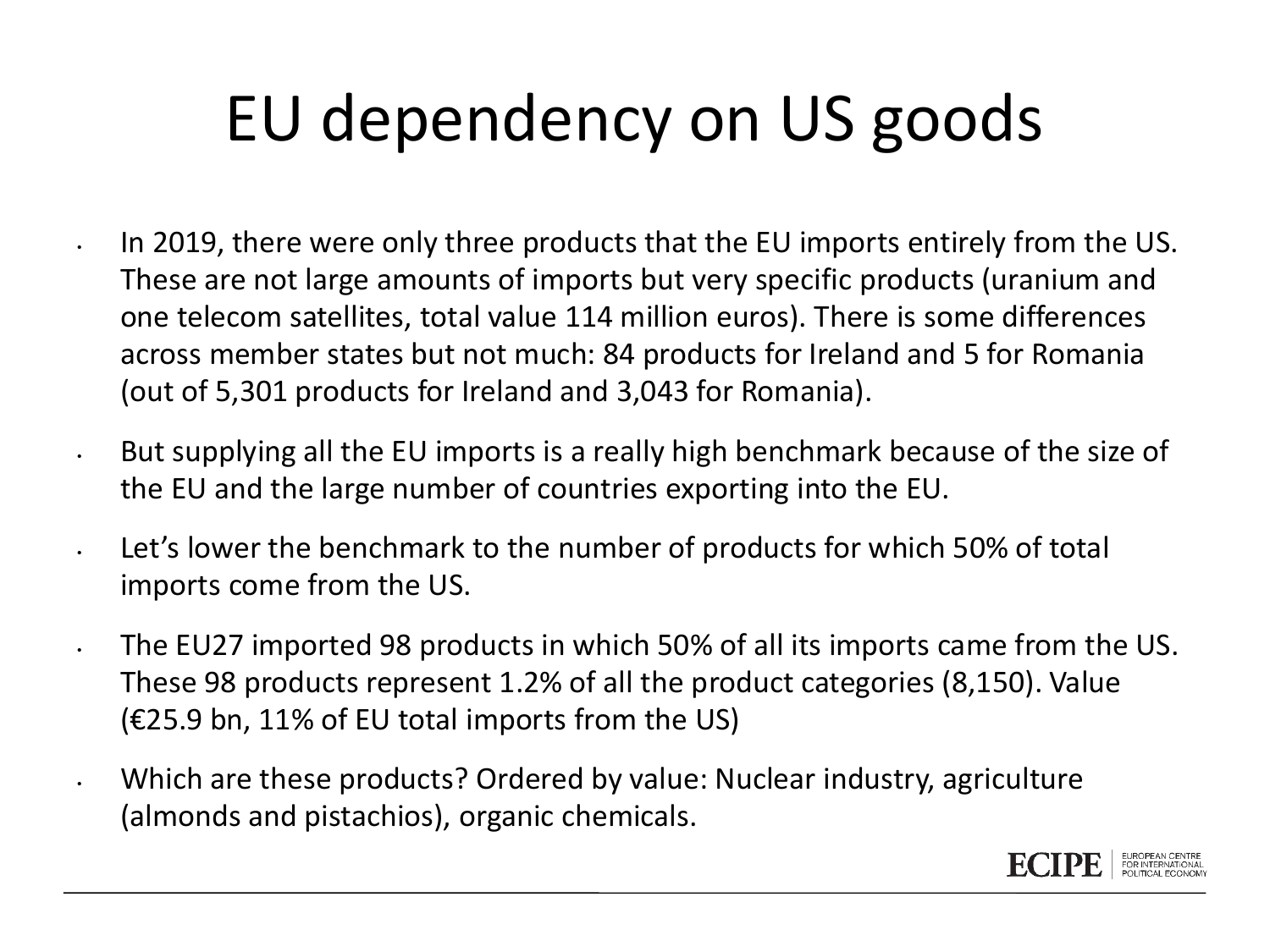## EU dependency on US goods

- There are significant differences between EU member states. Ireland imports 421 products (5,301) and Romania 41 (3,043) in which 50% of the value came from the US.
	- The UK imported 390 products (6,582) in which 50% of the value came from the US.
- How does the US compares with other EU importers?
	- US: Number of products (98) / Value of imports ( 25.9 bn euros)
	- China: Number of products (215) / Value of imports ( 22.9 bn euros)
	- UK: Number of products (69) / Value of imports (5.8 bn euros)
	- Switzerland: Number of products (32) / Value of imports (4.5 bn euros)
	- Russia: Number of products (17) / Value of imports ( 11.7 bn euros)
	- Japan: Number of products (13) / Value of imports ( 0.6 bn euros)

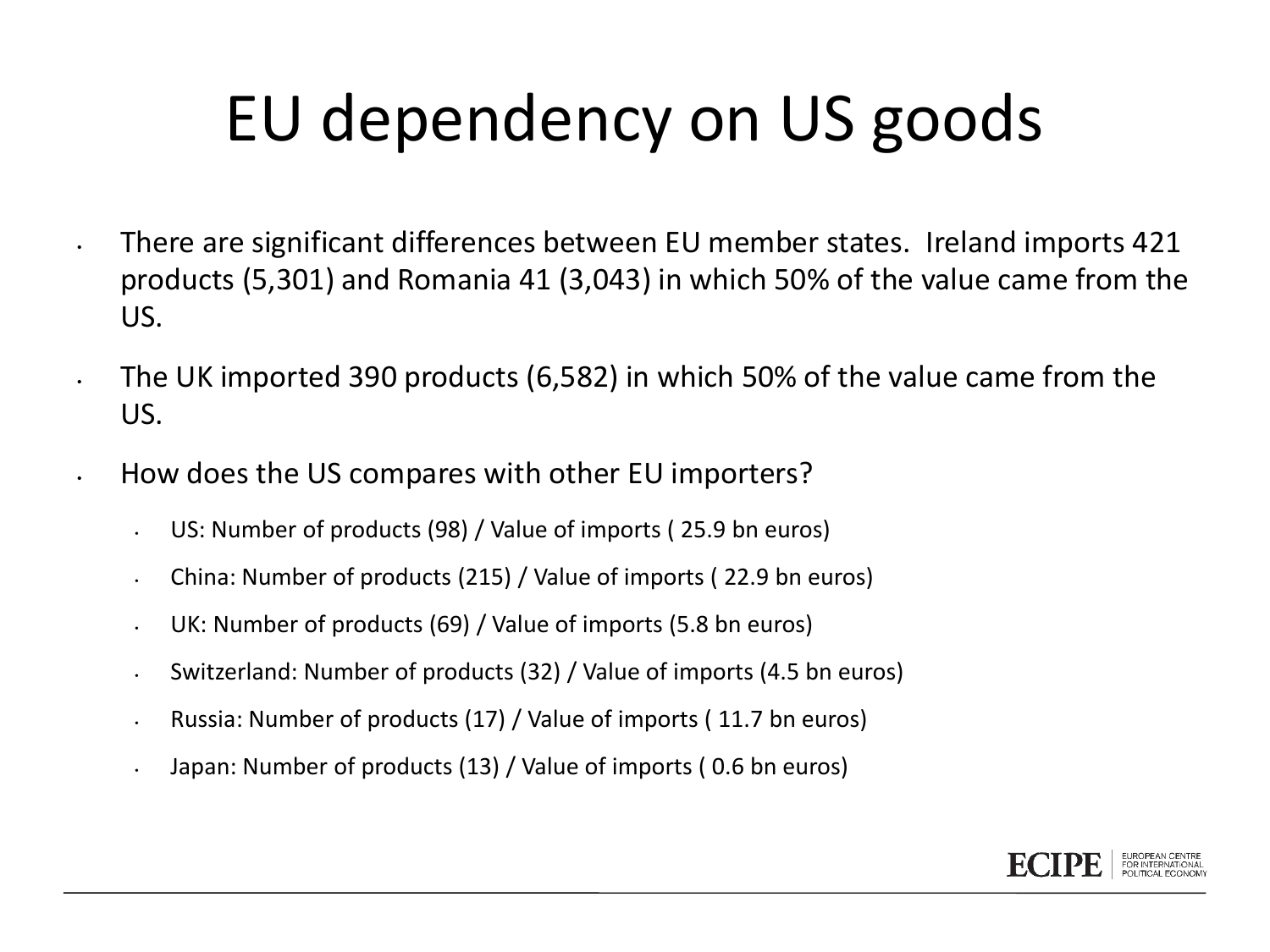## EU dependency on US covid-19 goods

#### What about covid-19 product? Using a list of 118 products

- Not a single product for which the US captures more than 50% of total EU imports.
- For Ireland ( 5 products); Belgium, Hungary and Malta (4 products), Germany and UK (3 products).
- How does the US compares with other EU importers?

*Number of member states where supplying country provides 50% market share of total imports of at least one covid-19 product / EU member state with the highest number of products and number of covid-19 products.*

- US: Number of EU member states (17) / Max (Ireland, 5)
- China: Number of EU member states (21) / Max (Greece, 13)
- UK: Number of EU member states (12) / Max (Ireland, 47)
- Switzerland: Number of EU member states (5) / Max (MT, Slovenia, 2)
- Japan: Number of EU member states (4) / Max (BG, DK, PL, SE, 1)
- Russia: Number of EU member states (2) / Max (LT, LV, 1)